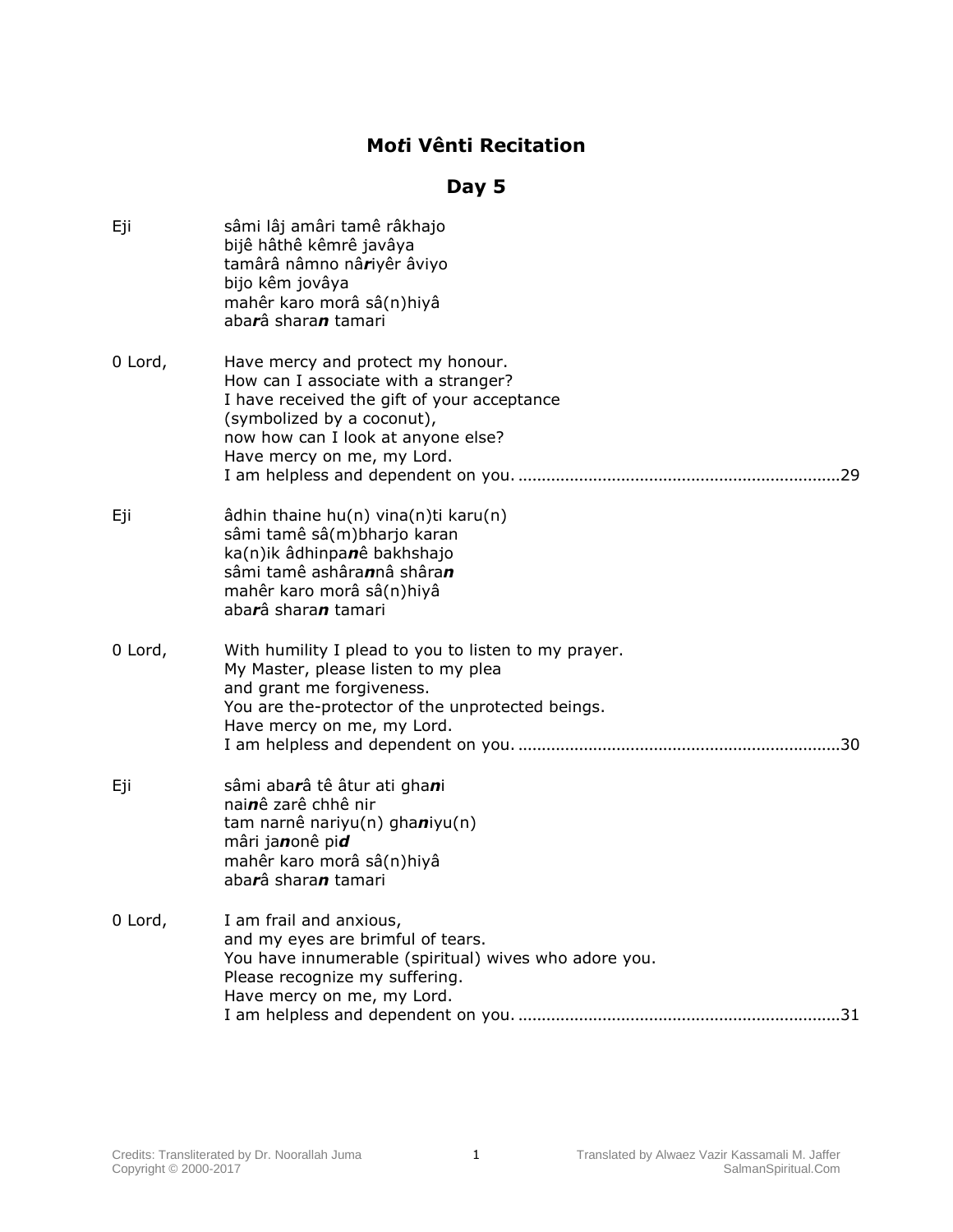| Eji     | sâmi kahi kahi hu(n) kêtalu(n) kahu(n)<br>sâmi tamê chho ra(n)gi râya<br>mahêr karinê sâmi manê marjo<br>to mâri rahêshê lajâya<br>mahêr karo morâ sâ(n)hiyâ<br>abarâ sharan tamari                        |
|---------|------------------------------------------------------------------------------------------------------------------------------------------------------------------------------------------------------------|
| 0 Lord, | How many times shall I entreat (plead to) Thee?<br>You are the King of bliss.<br>Have pity on me and meet me,<br>so that my honour is preserved.<br>Have mercy on me, my Lord.                             |
| Eji     | avaguan amâra tamê manmâ(n) ma dharo<br>hu(n) chhu(n) abara âdhin nâr<br>joban va(n)ti hu(n) thai<br>$hu(n)$ chhu(n) bâr ku(n)var<br>mahêr karo morâ sâ(n)hiyâ<br>abarâ sharan tamari                      |
| 0 Lord, | Look not upon my imperfections<br>for I am a simple humble helpless maiden.<br>I have reached adulthood and<br>I am an innocent unwed (spiritual) female.<br>Have mercy on me, my Lord.                    |
| Eji     | a(m)bar âbhushan jê joie<br>tê sâmi sarvê hu(n) lavu(n)<br>eto amâro sâmi amanê marê<br>to shanghâr shobhti hu(n) avu(n)<br>mahêr karo morâ sâ(n)hiyâ<br>abarâ sharan tamari                               |
| 0 Lord, | I shall bring along (spiritual) fragrant things<br>and whatever (spiritual) ornaments required.<br>If I can find you,<br>I shall appear magnificently adorned (spiritually).<br>Have mercy on me, my Lord. |